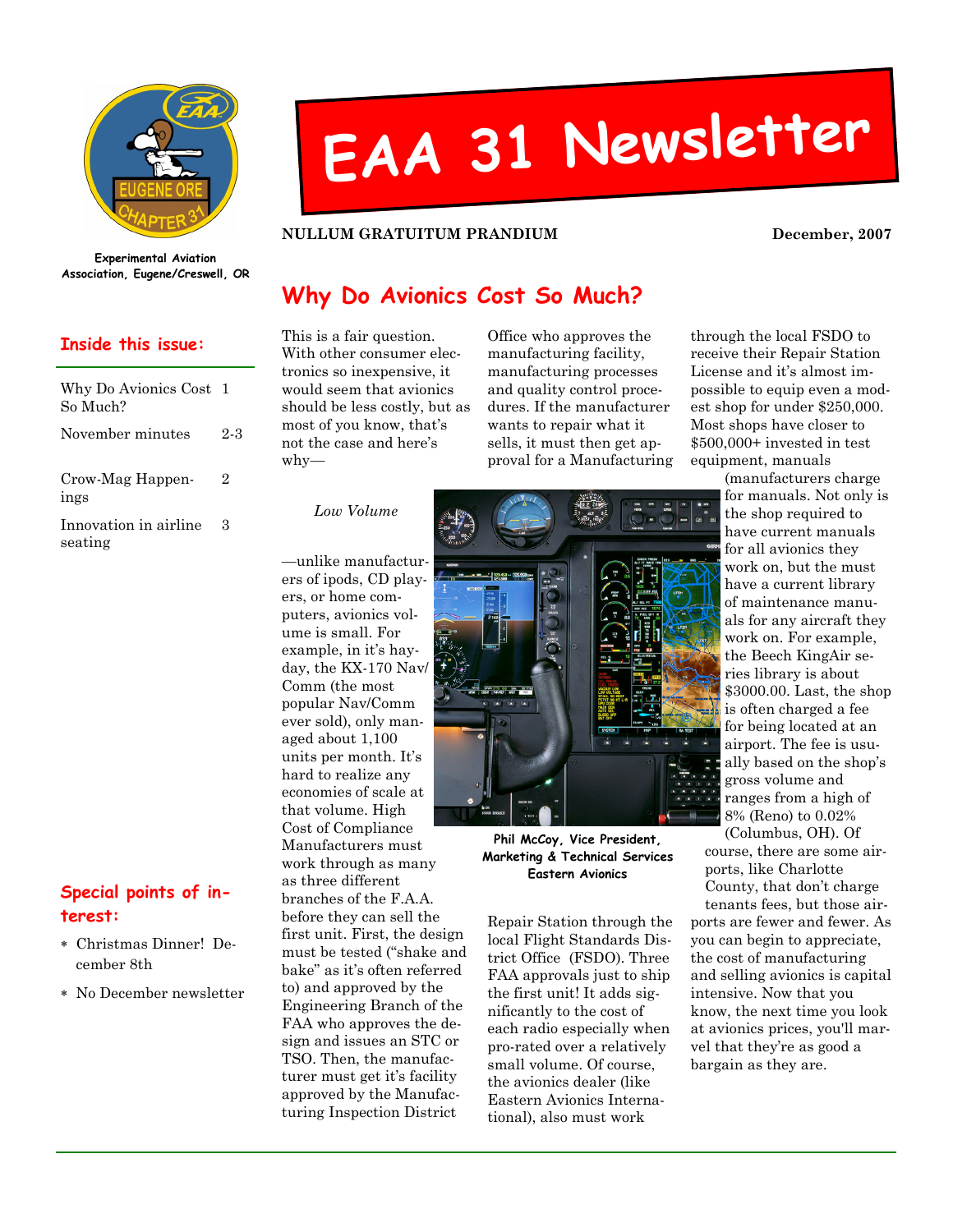## November minutes

The meeting started with our great hamburger/hotdog (and Melinda Petersen's great chili!) Bar-B-Q party at 6:00.

Meeting called to order at 7:03 PM by President Dave Petersen with V.P. Ben Hallert and Sec./Tres. Randy Stout present. 23 members and guests were in attendance. Guests included Jan Gilhousen (a guest of Leonard T's). Welcome to all!

Everyone was reminded that there will not be a Wednesday night meeting in December, but plan on attending the regular breakfast that Chapter 31 holds monthly, and the date this month will be 12/8/07. Not coincidentally, we will be having our annual Christmas Party that evening at 6:00. Everyone please confirm the number attending, whether they will be having Prime Rib or Salmon and what type of item you are bringing. We will again be selling raffle tickets and have some great prizes. This will be a great party, so plan on it now!

Ken Schmidt is now our Technical Counselor. If you have a project that requires another set of (more experienced) eyes, give him a call. Thanks Ken for taking on this very important job.

All the folks who flew YE's at our recent Fly-In should remember that Shelly Humble at Creswell can comp them some gas. Drop on by when she is around and ask about it.

Secretary Stout spoke about the county adoption of new regs for private airports in the county. They will now have an overlay that will keep any structure or growth from encroaching on the approach or departure end of the strip. This is a State law and requires the county to adopt the legislation as soon as possible. Conrad Magnuson from CroMag strip has been pushing it, and it now seems to be accomplished. Thanks Con and others for helping preserve our private strips for the future.

Michael Narkin then rose to mention that the new state of Oregon rules that require 10% ethanol for all auto gas will cause all the current STC's for MoGas to become unusable. He is hoping that we can purchase nonalcohol gas from a distributor in the future. Keep your ear to the ground on this one.

Daniel Cathy spoke about a meeting at Cottage Grove involving the ODOA and local hangar owners. They intend to fence the entire field as soon as possible to keep the thefts down and for transportation safety. It seems someone also stole the gas computer, so you can't fill up until it is replaced.

Rusty Bartel and Daniel spoke about the recent engine failure for member Tom Cunningham's bird. He put it into a field and semi-walked away. (It seems he has 2 cracked vertebrae and needs to be on his back for a couple of weeks) Daniel and Rusty helped rescue the remains of the bird, but many items had been scavenged.

The OACAC will be holding their Air Tour of Oregon this summer on 7/20/07. Stops in McMinnville, Hood River, Joseph, and Nampa, ID. It should be a great time.

Bob Severns then spoke about the

### Experimenta<sup>l</sup> Aviation Association, Eugene/

President: Dave Petersen Email: aristotelian1@msn.com Phone: 344-3200

Vice-president: Ben Hallert Email: ben@vipmail.com Phone: 285-0041

Treasurer: Randy Stout Email: rj3stout@gmail.com Phone: 343-4252

Meetings are held on the first Wednesday of each month at 7PM, with dinner starting about an hour earlier.

Monthly pancake breakfasts are held on the second Saturday of the month, usually around 9AM in the morning.

Founded in 1957, EAA Chapter 31 is one of the oldest Experimental Aviation Association chapters running. Located on-airport at 77S Creswell, OR, follow the Snoopy sign to find the clubhouse.

http://eaa31.org/

#### Crow-Mag Happenings

Phil writes that his Avid Amphibian is still for sale. It's ready to be covered. He has \$17,000 invested, and will take any reasonable offer. Comes w/ engine (100hp Rotax 583, dual ignition).

The airport has been pretty quiet lately.